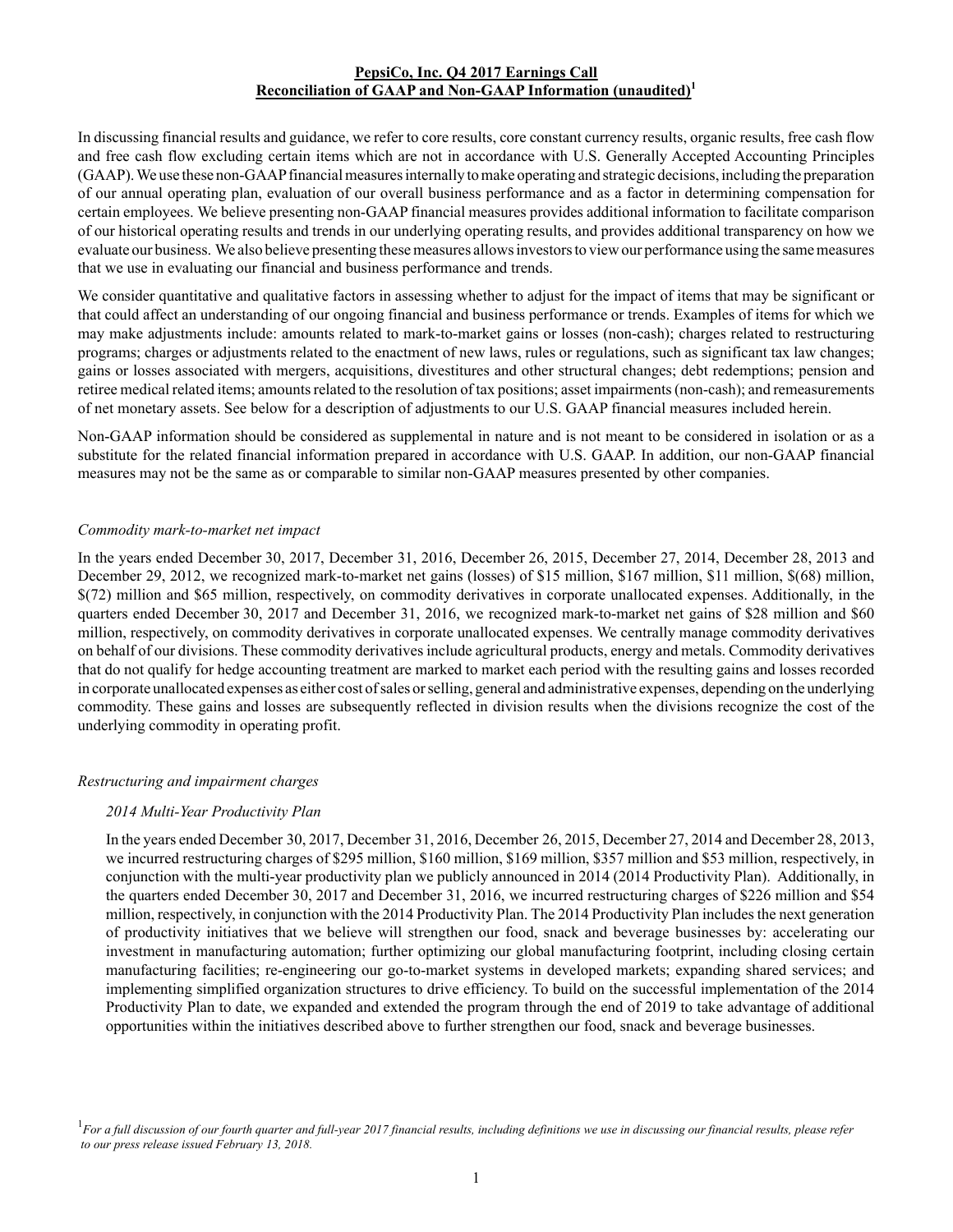#### *2012 Multi-Year Productivity Plan*

In the years ended December 26, 2015, December 27, 2014, December 28, 2013 and December 29, 2012, we incurred restructuring charges of \$61 million, \$61 million, \$110 million and \$279 million, respectively, in conjunction with the multiyear productivity plan we publicly announced in 2012 (2012 Productivity Plan). The 2012 Productivity Plan included actions in every aspect of our business that we believed would strengthen our complementary food, snack and beverage businesses by: leveraging new technologies and processes across PepsiCo's operations, go-to-market and information systems; heightening the focus on best practice sharing across the globe; consolidating manufacturing, warehouse and sales facilities; and implementing simplified organization structures, with wider spans of control and fewer layers of management. The 2012 Productivity Plan enhanced PepsiCo's cost-competitiveness and provided a source of funding for future brand-building and innovation initiatives.

# *Provisional net tax expense related to the Tax Cuts and Jobs Act (TCJ Act)*

During the fourth quarter of 2017, the TCJ Act was enacted in the United States. Among its many provisions, the TCJ Act imposed a mandatory one-time transition tax on undistributed international earnings and reduced the U.S. corporate income tax rate from 35% to 21%. In the quarter and year ended December 30, 2017, we recorded a provisional net tax expense of \$2.5 billion associated with the enactment of the TCJ Act. Included in the net tax expense of \$2.5 billion is a provisional mandatory one-time transition tax of approximately \$4 billion on undistributed international earnings. This mandatory one-time transition tax was partially offset by a provisional \$1.5 billion benefit resulting from the required remeasurement of our deferred tax assets and liabilities to the new, lower U.S. corporate income tax rate.

The changes in the TCJ Act are broad and complex and we continue to examine the impact the TCJ Act may have on our business and financial results.The recorded impact of the TCJ Act is provisional and the final amount may differ from the above estimate, possibly materially, due to, among other things, changes in estimates, interpretations and assumptions we have made, changes in Internal Revenue Service (IRS) interpretations, the issuance of new guidance, legislative actions, changes in accounting standards or related interpretations in response to the TCJ Act and future actions by states within the United States that have not currently adopted the TCJ Act.

# *Charges related to the transaction with Tingyi (Cayman Islands) Holding Corp. (Tingyi)*

In the quarter and year ended December 31, 2016, we recorded a pre- and after-tax impairment charge of \$373 million to reduce the value of our 5% indirect equity interest in Tingyi-Asahi Beverages Holding Co. Ltd. (TAB) to its estimated fair value.

In the year ended December 26, 2015, we recorded a pre- and after-tax charge of \$73 million related to a write-off of the recorded value of a call option to increase our holding in TAB to 20%.

In the year ended December 29, 2012, we recorded restructuring and other charges of \$150 million related to a transaction with Tingyi.

# *Charge related to debt redemption*

In the quarter and year ended December 31, 2016, we paid \$2.5 billion to redeem all of our outstanding 7.900% senior notes due 2018 and 5.125% senior notes due 2019 for the principal amounts of \$1.5 billion and \$750 million, respectively, and terminated certain interest rate swaps. As a result, we recorded a pre-tax charge of \$233 million to interest expense, primarily representing the premium paid in accordance with the "make-whole" redemption provisions.

# *Pension-related settlement charges/benefits*

In the quarter and year ended December 31, 2016, we recorded a pension settlement charge of \$242 million related to the purchase of a group annuity contract.

In the year ended December 26, 2015, we recorded pension-related settlement benefits of \$67 million associated with the settlement of pension-related liabilities from previous acquisitions.

In the years ended December 27, 2014 and December 29, 2012, we recorded pension lump sum settlement charges of \$141 million and \$195 million, respectively, related to payments for pension liabilities to certain former employees who had vested benefits.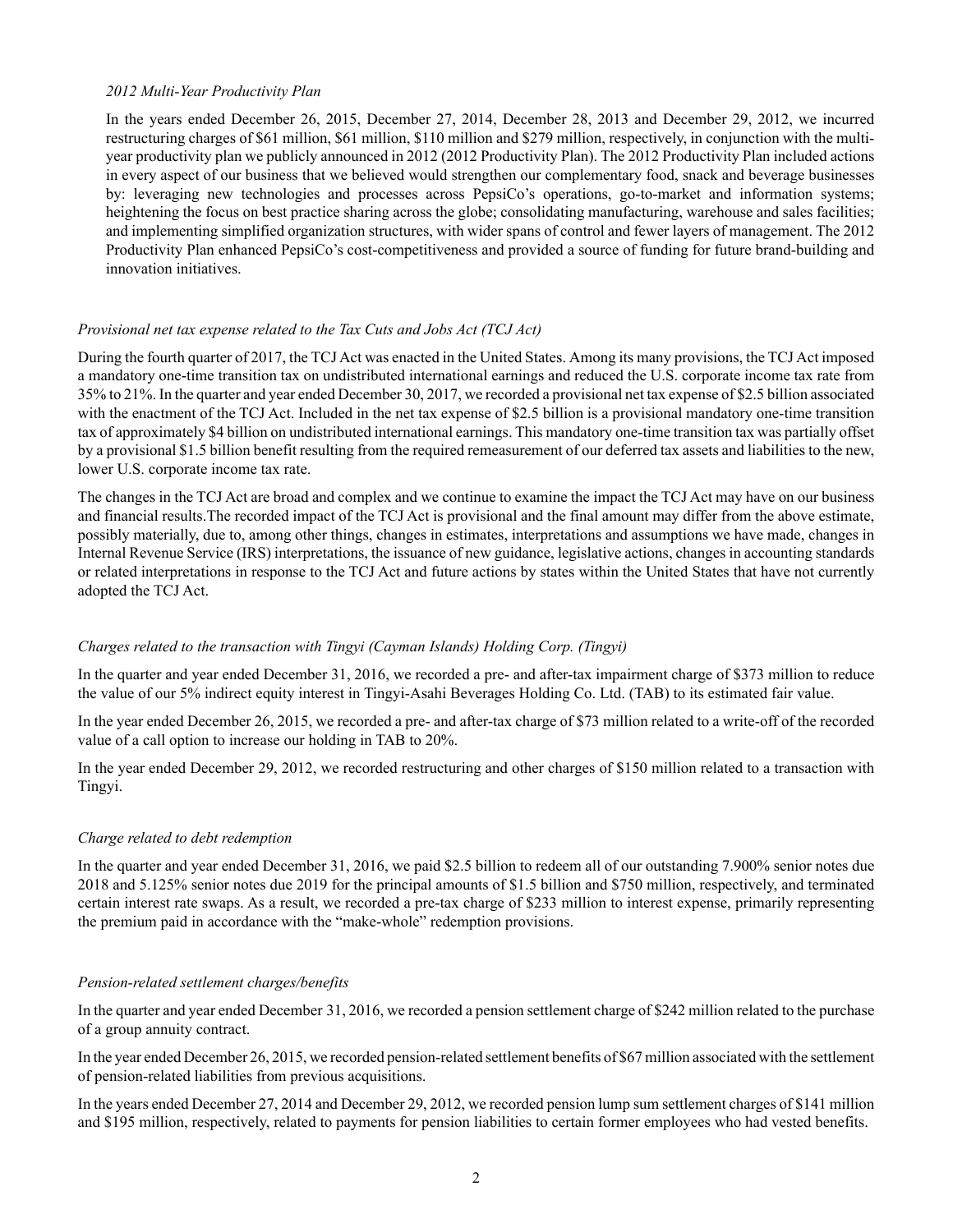### *Venezuela impairment charges*

In the year ended December 26, 2015, we recorded pre- and after-tax charges of \$1.4 billion related to the impairment of investments in our wholly-owned Venezuelan subsidiaries and beverage joint venture.

## *Venezuela remeasurement charges*

In the year ended December 27, 2014, we recorded a \$105 million net charge related to our remeasurement of the bolivar for certain net monetary assets of our Venezuelan businesses.

In the year ended December 28, 2013, we recorded net charges of \$111 million related to the devaluation of the bolivar for our Venezuelan businesses.

# *Merger and integration charges*

In the years ended December 28, 2013 and December 29, 2012, we incurred merger and integration charges of \$10 million and \$16 million, respectively, related to our acquisition of Wimm-Bill-Dann Foods OJSC.

# *Tax benefits*

In the year ended December 26, 2015, we recognized a non-cash tax benefit of \$230 million associated with our agreement with the IRS resolving substantially all open matters related to the audits for taxable years 2010 through 2011, which reduced our reserve for uncertain tax positions for the tax years 2010 through 2011.

In the year ended December 28, 2013, we recognized a non-cash tax benefit of \$209 million associated with our agreement with the IRS resolving all open matters related to the audits for the taxable years 2003 through 2009, which reduced our reserve for uncertain tax positions for the tax years 2003 through 2012.

In the year ended December 29, 2012, we recognized a non-cash tax benefit of \$217 million associated with a favorable tax court decision related to the classification of financial instruments.

#### *Free cash flow excluding certain items*

Free cash flow excluding certain items is an important measure used to monitor our cash flow performance. We believe this non-GAAP measure provides investors additional useful information when evaluating our cash from operating activities. Adjustments to get to free cash flow excluding certain items include: discretionary pension contributions, payments related to restructuring charges, and the tax impacts associated with each of these items, as applicable. In future years, we expect this measure to exclude payments related to the provisional mandatory transition tax liability of approximately \$4 billion, which we currently expect to be paid over the period 2019 to 2026 under the provisions of the TCJ Act.

# *2018 guidance*

Our 2018 organic revenue growth guidance excludes the impact of acquisitions, divestitures and other structural changes and foreign exchange translation. Our 2018 core tax rate guidance and 2018 core constant currency EPS growth guidance exclude the commodity mark-to-market net impact included in corporate unallocated expenses and restructuring and impairment charges. Our 2018 core constant currency EPS growth guidance also excludes the impact of foreign exchange translation. We are unable to reconcile our full year projected 2018 organic revenue growth to our full year projected 2018 reported net revenue growth because we are unable to predict the 2018 impact of foreign exchange due to the unpredictability of future changes in foreign exchange rates and because we are unable to predict the occurrence or impact of any acquisitions, divestitures or other structural changes. We are also unable to reconcile our full year projected 2018 core tax rate to our full year projected 2018 reported tax rate and our full year projected 2018 core constant currency EPS growth to our full year projected 2018 reported EPS growth because we are unable to predict the 2018 impact of foreign exchange or the mark-to-market net impact on commodity derivatives due to the unpredictability of future changes in foreign exchange rates and commodity prices. Therefore, we are unable to provide a reconciliation of these measures.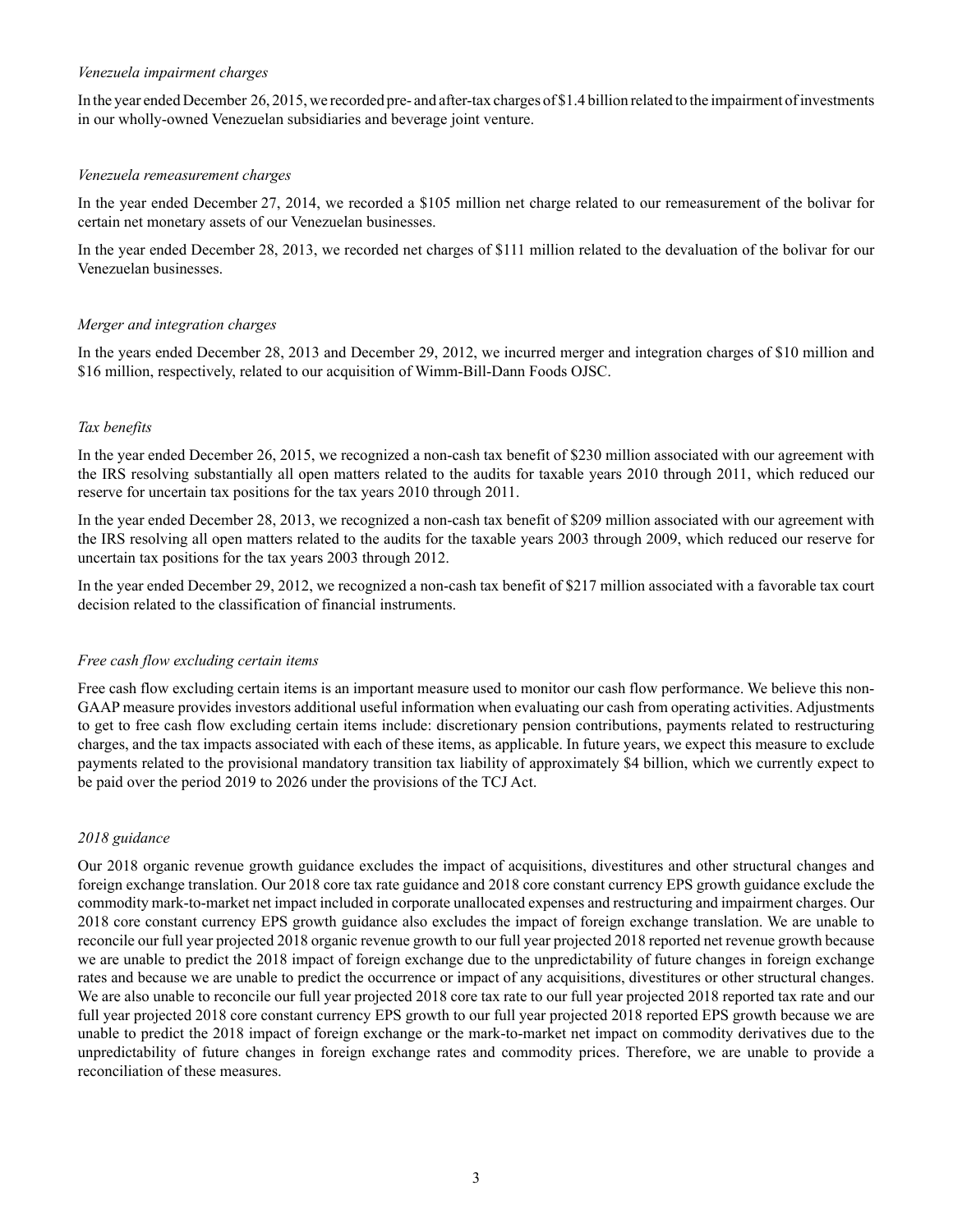| <b>Net Revenue Growth Reconciliation</b> | <b>Ouarter Ended</b> |                 |  |
|------------------------------------------|----------------------|-----------------|--|
|                                          | 12/30/2017           | 9/9/2017        |  |
| Reported Net Revenue Growth              | $-$ %                | $1 \frac{9}{6}$ |  |
| Foreign Exchange Translation             | (1)                  |                 |  |
| Acquisitions and Divestitures            |                      |                 |  |
| 53rd Reporting Week                      | 3.5                  |                 |  |
| Organic Revenue Growth                   | $2 \frac{9}{6}$      | $2 \frac{9}{6}$ |  |

| Ouarter<br>Ended<br>12/30/2017 |  |
|--------------------------------|--|
| $9\%$                          |  |
|                                |  |
| 10                             |  |
| (14)                           |  |
|                                |  |
| (1)                            |  |
| 6 $\frac{9}{6}$                |  |
|                                |  |

| <b>Diluted EPS Growth Reconciliation</b>           |   |             |            |                |
|----------------------------------------------------|---|-------------|------------|----------------|
|                                                    |   | 12/30/2017  | 12/31/2016 | Growth         |
| Reported Diluted EPS                               | S | (0.50)      | \$<br>0.97 | $(152) \%$     |
| Commodity Mark-to-Market Net Impact                |   | (0.01)      | (0.03)     |                |
| Restructuring and Impairment Charges               |   | 0.11        | 0.04       |                |
| Charge Related to Debt Redemption                  |   |             | 0.11       |                |
| Pension-Related Settlement Charge                  |   |             | 0.11       |                |
| Provisional Net Tax Expense Related to the TCJ Act |   | 1.73        |            |                |
| Core Diluted EPS                                   |   | (a)<br>1.31 | 120        | 9              |
| Foreign Exchange Translation                       |   |             |            | (1)            |
| Core Constant Currency Diluted EPS Growth          |   |             |            | $8\frac{9}{6}$ |
|                                                    |   |             |            |                |

| <b>Frito-Lay North America Net Revenue Growth Reconciliation</b> | Quarter<br>Ended<br>12/30/2017 |     |
|------------------------------------------------------------------|--------------------------------|-----|
| Reported Net Revenue Growth                                      | $(1) \%$                       |     |
| Foreign Exchange Translation                                     |                                |     |
| 53rd Reporting Week                                              | 6                              |     |
| Organic Revenue Growth                                           |                                | 5 % |

*(a) Does not sum due to impact of diluted shares and rounding.*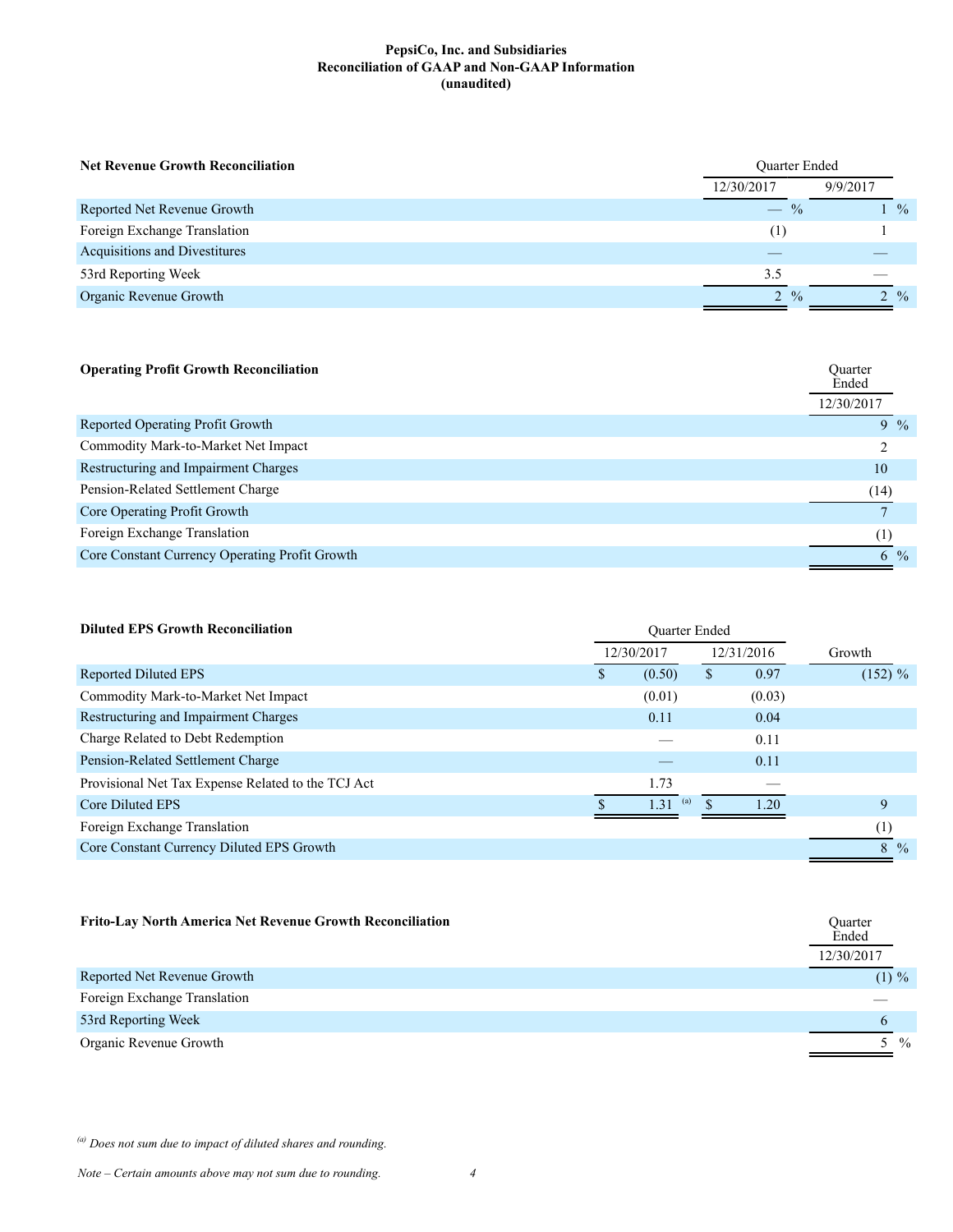| <b>North America Beverages Net Revenue Growth Reconciliation</b> | <b>Ouarter Ended</b> |          |  |  |  |
|------------------------------------------------------------------|----------------------|----------|--|--|--|
|                                                                  | 12/30/2017           | 9/9/2017 |  |  |  |
| Reported Net Revenue Growth                                      | $(6) \%$             | $(3) \%$ |  |  |  |
| Foreign Exchange Translation                                     |                      |          |  |  |  |
| Acquisitions and Divestitures                                    | (1)                  | (1)      |  |  |  |
| 53rd Reporting Week                                              |                      |          |  |  |  |
| Organic Revenue Growth                                           | $(3) \%$             | $(5) \%$ |  |  |  |

| Developing and Emerging Markets Net Revenue Growth Reconciliation | Quarter<br>Ended<br>12/30/2017 |
|-------------------------------------------------------------------|--------------------------------|
| Reported Net Revenue Growth                                       | $7\frac{9}{6}$                 |
| Foreign Exchange Translation                                      | (1)                            |
| Acquisitions and Divestitures                                     |                                |
| Organic Revenue Growth                                            | $\frac{0}{0}$                  |

| <b>Net Revenue Year-over-Year Growth Reconciliations</b> | Quarter Ended 12/30/2017                                                             |  |           |  |                              |
|----------------------------------------------------------|--------------------------------------------------------------------------------------|--|-----------|--|------------------------------|
|                                                          | Impact of<br>Reported<br>Foreign<br>Net Revenue<br>Exchange<br>Growth<br>Translation |  |           |  | Organic<br>Revenue<br>Growth |
| Latin America                                            |                                                                                      |  |           |  |                              |
| Argentina                                                | $MSD$ %                                                                              |  | DD $%$    |  | DD $%$                       |
| Mexico                                                   | DD $\%$                                                                              |  | $(MSD)$ % |  | $MSD$ %                      |
| <b>ESSA</b>                                              |                                                                                      |  |           |  |                              |
| Turkey                                                   | $(MSD)$ %                                                                            |  | DD $\%$   |  | DD $%$                       |
| Russia                                                   | DD $\%$                                                                              |  | $(HSD)$ % |  | $HSD$ %                      |
| <b>AMENA</b>                                             |                                                                                      |  |           |  |                              |
| Vietnam                                                  | DD $\%$                                                                              |  | $LSD$ %   |  | DD $%$                       |
| Thailand                                                 | DD $%$                                                                               |  | $(HSD)$ % |  | DD $%$                       |
| Philippines                                              | $MSD$ %                                                                              |  | $MSD$ %   |  | DD $%$                       |
| China                                                    | DD $%$                                                                               |  | $(LSD)$ % |  | $HSD$ %                      |
| India                                                    | DD $%$                                                                               |  | $(MSD)$ % |  | $MSD$ %                      |

| <b>Net Revenue Growth Reconciliation</b> | 5-Year         |                          |                | Year Ended     |                |                |  |  |  |  |
|------------------------------------------|----------------|--------------------------|----------------|----------------|----------------|----------------|--|--|--|--|
|                                          | $CAGR^{(b)}$   | 12/30/2017<br>12/31/2016 |                | 12/26/2015     | 12/27/2014     | 12/28/2013     |  |  |  |  |
| Reported Net Revenue Growth              | $(1) \%$       | $\frac{9}{6}$            | $-$ %          | $(5) \%$       | $-$ %          | $\frac{9}{6}$  |  |  |  |  |
| Foreign Exchange Translation             |                |                          |                | 10             |                |                |  |  |  |  |
| Acquisitions and Divestitures            |                |                          |                |                |                |                |  |  |  |  |
| Venezuela Deconsolidation                |                |                          |                |                | __             |                |  |  |  |  |
| 53rd Reporting Week                      |                |                          | (1)            |                |                |                |  |  |  |  |
| Organic Revenue Growth                   | $4\frac{9}{6}$ | $2 \frac{9}{6}$          | $4\frac{0}{0}$ | $5\frac{9}{6}$ | $4\frac{9}{6}$ | $4\frac{9}{6}$ |  |  |  |  |

*(b) Compound Annual Growth Rate*

*Note – Certain amounts above may not sum due to rounding. 5*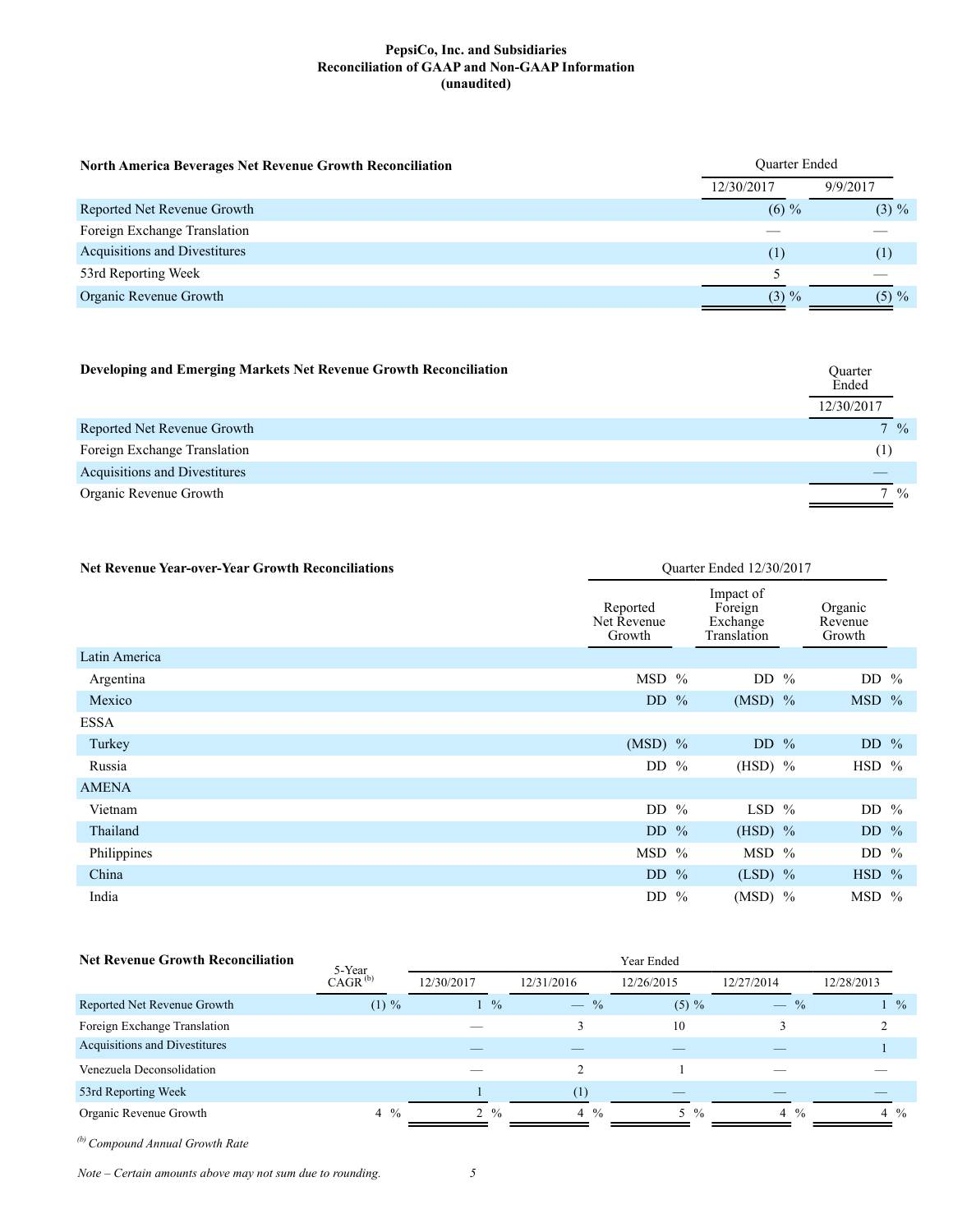| <b>Operating Margin Growth Reconciliation</b> |            |          |
|-----------------------------------------------|------------|----------|
|                                               | 12/30/2017 |          |
| Reported Operating Margin Growth              |            | $96$ bps |
| Commodity Mark-to-Market Net Impact           | 24         |          |
| Restructuring and Impairment Charges          | 21         |          |
| Pension-Related Settlement Charge             | (39)       |          |
| Charge Related to the Transaction with Tingyi | (59)       |          |
| Core Operating Margin Growth                  |            | bps      |

| <b>Diluted EPS Growth Reconciliation</b>           |                   | Year Ended    |                |               |                      |                |                      |                 |              |            |                |                |                 |            |  |
|----------------------------------------------------|-------------------|---------------|----------------|---------------|----------------------|----------------|----------------------|-----------------|--------------|------------|----------------|----------------|-----------------|------------|--|
|                                                    |                   |               | 12/30/2017     |               | 12/31/2016           |                | 12/26/2015           |                 |              | 12/27/2014 |                | 12/28/2013     |                 | 12/29/2012 |  |
| <b>Reported Diluted EPS</b>                        |                   | <sup>\$</sup> | 3.38           |               | $\mathbb{S}$<br>4.36 |                | $\mathbf{s}$<br>3.67 |                 | $\mathbb{S}$ | 4.27       | $\mathbb{S}$   | 4.32           | $\mathbb{S}$    | 3.92       |  |
| Commodity Mark-to-Market Net Impact                |                   |               | (0.01)         |               | (0.08)               |                |                      |                 |              | 0.03       |                | 0.03           |                 | (0.03)     |  |
| Restructuring and Impairment Charges               |                   |               | 0.16           |               | 0.09                 |                | 0.12                 |                 |              | 0.21       |                | 0.08           |                 | 0.14       |  |
| Provisional Net Tax Expense Related to the TCJ Act |                   |               | 1.70           |               |                      |                |                      |                 |              |            |                |                |                 |            |  |
| Charges Related to the Transaction with Tingvi     |                   |               |                |               | 0.26                 |                | 0.05                 |                 |              |            |                |                |                 | 0.11       |  |
| Charge Related to Debt Redemption                  |                   |               |                |               | 0.11                 |                |                      |                 |              |            |                |                |                 |            |  |
| Pension-Related Settlement Charges/(Benefit)       |                   |               |                |               | 0.11                 |                | (0.03)               |                 |              | 0.06       |                |                |                 | 0.08       |  |
| Venezuela Impairment Charges                       |                   |               |                |               |                      |                | 0.91                 |                 |              |            |                |                |                 |            |  |
| Venezuela Remeasurement Charges                    |                   |               |                |               |                      |                |                      |                 |              | 0.07       |                | 0.07           |                 |            |  |
| Merger and Integration Charges                     |                   |               |                |               |                      |                |                      |                 |              |            |                | 0.01           |                 | 0.01       |  |
| <b>Tax Benefits</b>                                |                   |               |                |               |                      |                | (0.15)               |                 |              |            |                | (0.13)         |                 | (0.14)     |  |
| Core Diluted EPS                                   |                   |               | 5.23           |               | 4.85                 |                | \$<br>4.57           |                 |              | 4.63       |                | 4.37           |                 | 4.10       |  |
|                                                    |                   |               |                |               |                      |                |                      |                 |              |            |                |                |                 |            |  |
|                                                    | 5-Year<br>Average |               |                |               |                      |                |                      |                 |              |            |                |                |                 |            |  |
| Reported Diluted EPS Growth                        | $(2) \%$          |               | $(23) \%$      |               |                      | $19\%$         |                      | $(14) \%$       |              | $(1) \%$   |                | $10^{9}$       |                 |            |  |
|                                                    |                   |               |                |               |                      |                |                      |                 |              |            |                |                |                 |            |  |
| Core Diluted EPS Growth                            | $5\frac{9}{6}$    |               | $8\frac{9}{6}$ |               |                      | $6\frac{9}{6}$ |                      | $(1) \%$        |              |            | $6\frac{9}{6}$ |                | $7\frac{9}{6}$  |            |  |
| Foreign Exchange Translation                       |                   |               |                |               | 3                    |                | 11                   |                 |              | 3          |                | $\overline{2}$ |                 |            |  |
| Core Constant Currency Diluted EPS Growth          | $9\frac{6}{6}$    |               | 9              | $\frac{0}{0}$ | 9                    | $\frac{0}{0}$  |                      | $10\frac{9}{6}$ |              |            | $9\frac{9}{6}$ |                | $9 \frac{9}{6}$ |            |  |

| <b>Net Cash Provided by Operating Activities Reconciliation (in millions)</b> |  |            |
|-------------------------------------------------------------------------------|--|------------|
|                                                                               |  | 12/30/2017 |
| Net Cash Provided by Operating Activities                                     |  | 9.994      |
| Capital Spending                                                              |  | (2,969)    |
| Sales of Property, Plant and Equipment                                        |  | 180        |
| Free Cash Flow                                                                |  | 7,205      |
| Payments Related to Restructuring Charges                                     |  | 113        |
| Net Cash Tax Benefit Related to Restructuring Charges                         |  | (30)       |
| Discretionary Pension Contributions                                           |  | 6          |
| Net Cash Tax Benefit Related to Discretionary Pension Contributions           |  | (1)        |
| Free Cash Flow Excluding Certain Items                                        |  | 7,293      |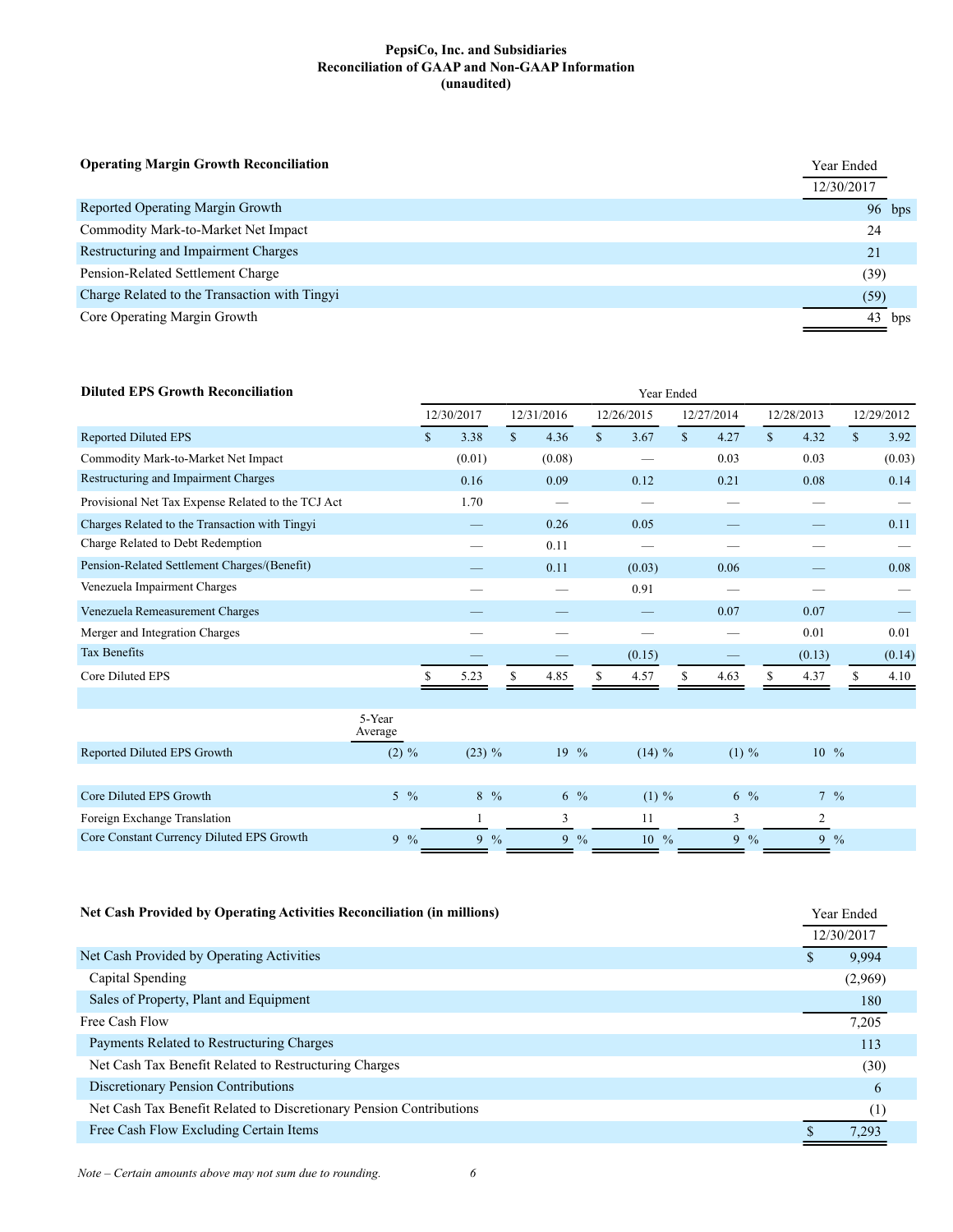| <b>Return on Invested Capital (ROIC)</b> | Year Ended |            |    |            |               |            |
|------------------------------------------|------------|------------|----|------------|---------------|------------|
|                                          |            | 12/30/2017 |    | 12/31/2016 |               | 12/29/2012 |
| Net income attributable to PepsiCo       | \$         | 4,857      | \$ | 6,329      | \$            | 6,178      |
| Interest expense                         |            | 1,151      |    | 1,342      |               | 899        |
| Tax on interest expense                  |            | (415)      |    | (483)      |               | (324)      |
|                                          |            | 5,593      |    | 7,188      |               | 6,753      |
|                                          |            |            |    |            |               |            |
| Average debt obligations                 | \$         | 38,707     | \$ | 35,308     | <sup>\$</sup> | 27,823     |
| Average common shareholders' equity      |            | 12,004     |    | 11,943     |               | 21,603     |
| Average invested capital                 |            | 50,711     |    | 47,251     |               | 49,426     |
|                                          |            |            |    |            |               |            |
| <b>ROIC</b>                              |            | 11.0 $%$   |    | 15.2 %     |               | $13.7\%$   |

| <b>ROIC Reconciliation</b>                                |            | Year Ended | Growth<br>vs. Prior   | 5-Year      |             |  |
|-----------------------------------------------------------|------------|------------|-----------------------|-------------|-------------|--|
|                                                           | 12/30/2017 | 12/31/2016 | 12/29/2012            | Year        | Growth      |  |
| <b>ROIC</b>                                               | 11.0%      | 15.2 $%$   | $13.7\%$ %            | $(420)$ bps | $(270)$ bps |  |
| Impact of:                                                |            |            |                       |             |             |  |
| Average Cash, Cash Equivalents and Short-Term Investments | 7.6        | 6.0        | 1.5                   |             |             |  |
| Interest Income                                           | (0.5)      | (0.2)      | (0.2)                 |             |             |  |
| Tax on Interest Income                                    | 0.2        | 0.1        | 0.1                   |             |             |  |
| Commodity Mark-to-Market Net Impact                       |            | (0.2)      | (0.1)                 |             |             |  |
| Restructuring and Impairment Charges                      | 0.3        | 0.1        | 0.3                   |             |             |  |
| Provisional Net Tax Expense Related to the TCJ Act        | 4.5        |            |                       |             |             |  |
| Charges Related to the Transaction with Tingyi            | (0.1)      | 0.6        | 0.3                   |             |             |  |
| Pension-Related Settlement Charges                        |            | 0.3        | 0.3                   |             |             |  |
| Venezuela Impairment Charges                              | (0.2)      | (0.5)      |                       |             |             |  |
| Merger and Integration Charges                            |            |            | (0.1)                 |             |             |  |
| <b>Tax Benefits</b>                                       | 0.1        | 0.1        | (0.4)                 |             |             |  |
| Core Net ROIC                                             | 22.9 %     | 21.5 %     | 15.3<br>$\frac{0}{0}$ | $140$ bps   | 760 bps     |  |

| <b>Operating Margin Growth Reconciliation</b><br>Year Ended |            |               | 5-Year     |               |                   |
|-------------------------------------------------------------|------------|---------------|------------|---------------|-------------------|
|                                                             | 12/30/2017 |               | 12/29/2012 |               | Growth            |
| Reported Operating Margin                                   | 17         | $\frac{0}{0}$ | 14         | $\frac{0}{0}$ | 263<br>bps        |
| Commodity Mark-to-Market Net Impact                         |            |               |            |               |                   |
| Restructuring and Impairment Charges                        | 0.5        |               |            |               |                   |
| Pension-Related Settlement Charge                           |            |               |            |               |                   |
| Charges Related to the Transaction with Tingyi              |            |               |            |               |                   |
| Merger and Integration Charges                              |            |               |            |               |                   |
| Core Operating Margin                                       | 17         | $\frac{0}{0}$ | 15         | $\frac{0}{0}$ | <b>220</b><br>bps |